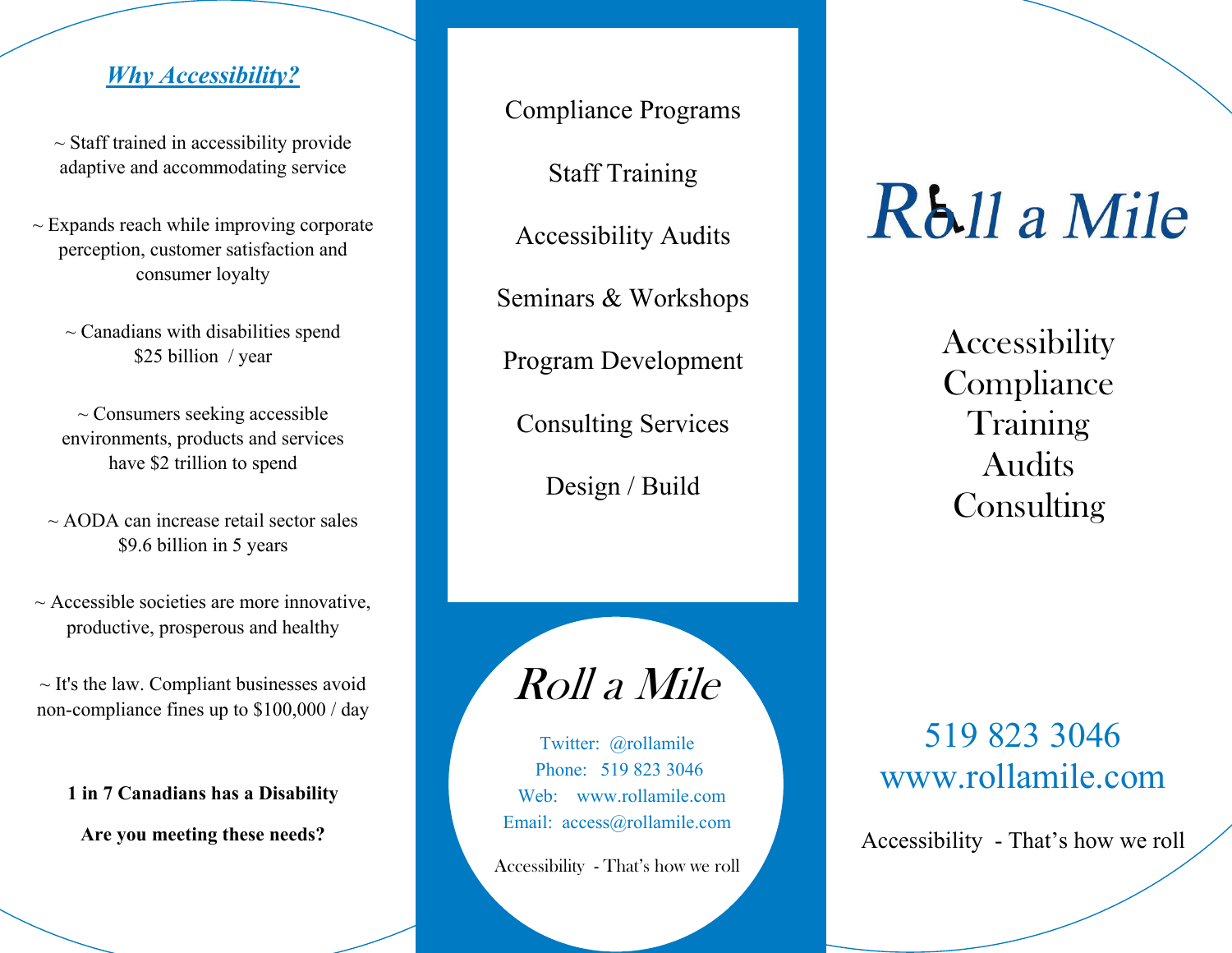## *Accessibility Compliance Programs*

- $\sim$  Initial Accessibility Compliance Audit
- $\sim$  Establish and implement accessible policies, practices  $\&$  procedures
- $\sim$  Develop temporary service disruption notification  $\&$  feedback protocols
- $\sim$  Provision of communications and documents in accessible formats as required
- $\sim$  Staff Training & Compliance Records
- $\sim$  Accessibility Audits and Compliance Manual
- $\sim$  Accessibility Plans and Reports in compliance with AODA requirements

## *Accessibility Training, Workshops & Seminars*

 $\sim$  Facilitation of dynamic sensitivity training programs, workshops and seminars that educate about barriers to access and provide practical strategies to deliver adaptive, accommodating, accessible service

 $\sim$  Fun-spirited challenges, practical simulations and team-building activities in an interactive learning environment to foster co-operation and understanding while providing hands-on experiences that highlight barriers to access.

 $\sim$  Team-building exercises designed to increase staff morale, respect, and loyalty, while training participants to be adaptive and accommodating. Great for front-line staff working directly with the public, business owners and managers, and personnel responsible for developing workplace protocols.

### *Accessibility Audits*

Compliance Audits identify barriers to access and outline accessibility requirements based on best practices from internationally recognized accessibility standards including: Federal and Provincial Building Codes; The Canadian Standards Association Guidelines for Barrier-Free Design; and the Accessibility for Ontarians with Disabilities Act (AODA). These barrier-free design audits specifically evaluate buildings and environments to determine whether they meet the needs of persons with disabilities and provide detailed reports with complete descriptions of every non-compliance, barrier, and inconvenience with an outline of adaptations, both required and suggested, as well as an analysis of accommodation impact on business. Audits can include an itemized outline of costs to implement identified items, third-party estimates and resources for the implementation of accessibility adaptations. Design-Build services also available.

> Secret Shopper Audits focus on the human side of accessibility, the attitude and awareness of front-line staff to ensure they are providing adaptive, accessible, barrier-free services. Comprehensive audit report outlines areas of concern and recommends strategies and procedures for improvement.